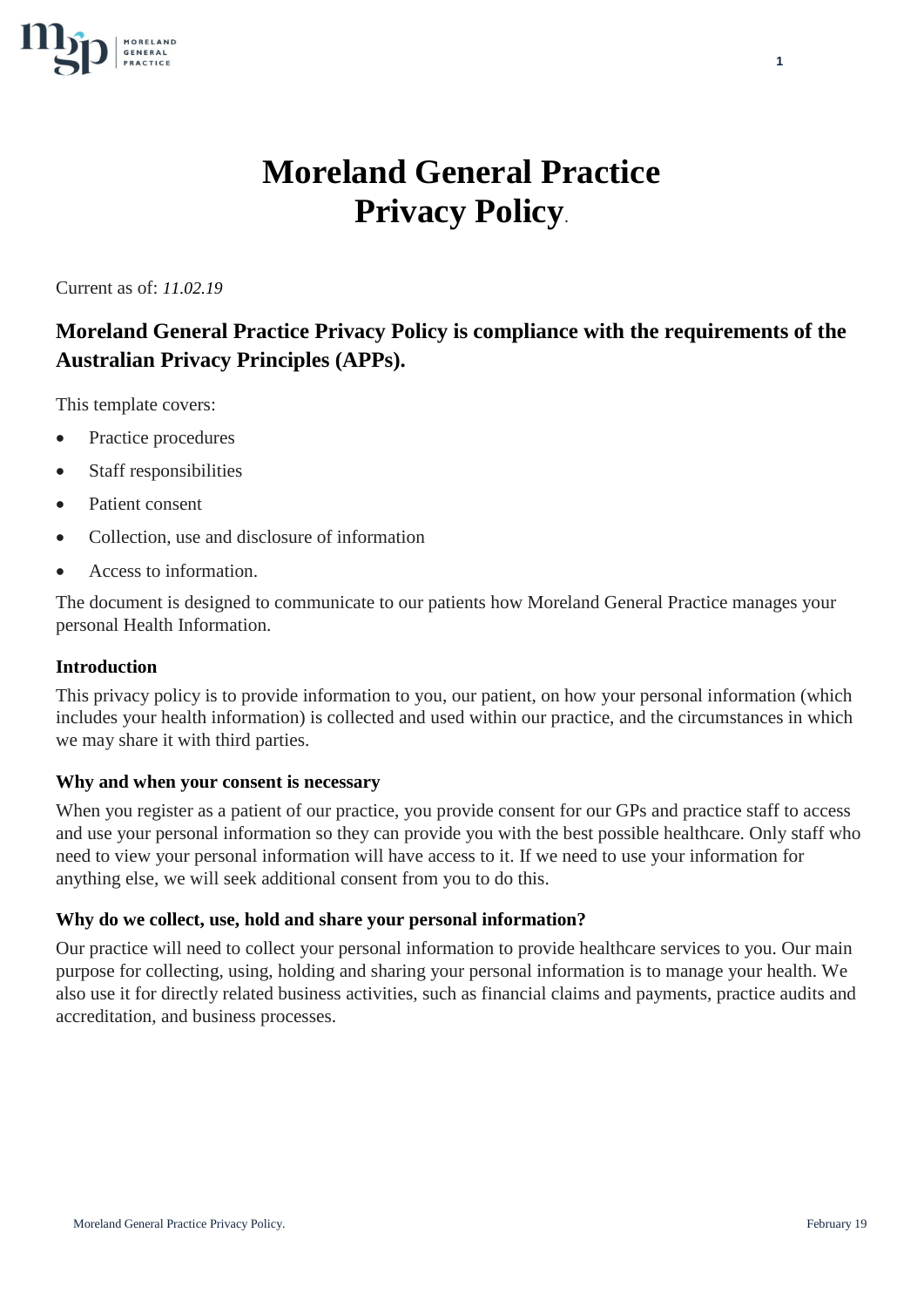

### **What personal information do we collect?**

The information we will collect about you includes:

- names, date of birth, addresses, contact details
- medical information including medical history, medications, allergies, adverse events, immunisations, social history, family history and risk factors
- Medicare number (where available) for identification and claiming purposes
- Healthcare identifiers
- Health fund details.

# **Dealing with us anonymously**

You have the right to deal with us anonymously or under a pseudonym unless it is impracticable for us to do so or unless we are required or authorized by law to only deal with identified individuals.

#### **How do we collect your personal information?**

Our practice will collect your personal information:

- 1. When you make your first appointment our practice staff will collect your personal and demographic information via your registration.
- 2. During the course of providing medical services, we may collect further personal information.
- 3. We may also collect your personal information when you visit our website, send us an email or SMS, telephone us, make an online appointment or communicate with us using social media.
- 4. In some circumstances personal information may also be collected from other sources. Often this is because it is not practical or reasonable to collect it from you directly. This may include information from:
	- your guardian or responsible person
	- other involved healthcare providers, such as specialists, allied health professionals, hospitals, community health services and pathology and diagnostic imaging services
	- Your health fund, Medicare, or the Department of Veterans Affairs (as necessary).

#### **Who do we share your personal information with?**

We sometimes share your personal information:

- With third parties who work with our practice for business purposes, such as accreditation agencies or information technology providers – these third parties are required to comply with APPs and this policy
- With other healthcare providers
- When it is required or authorised by law (eg court subpoenas)
- When it is necessary to lessen or prevent a serious threat to a patient's life, health or safety or public health or safety, or it is impractical to obtain the patient's consent
- To assist in locating a missing person
- To establish, exercise or defend an equitable claim